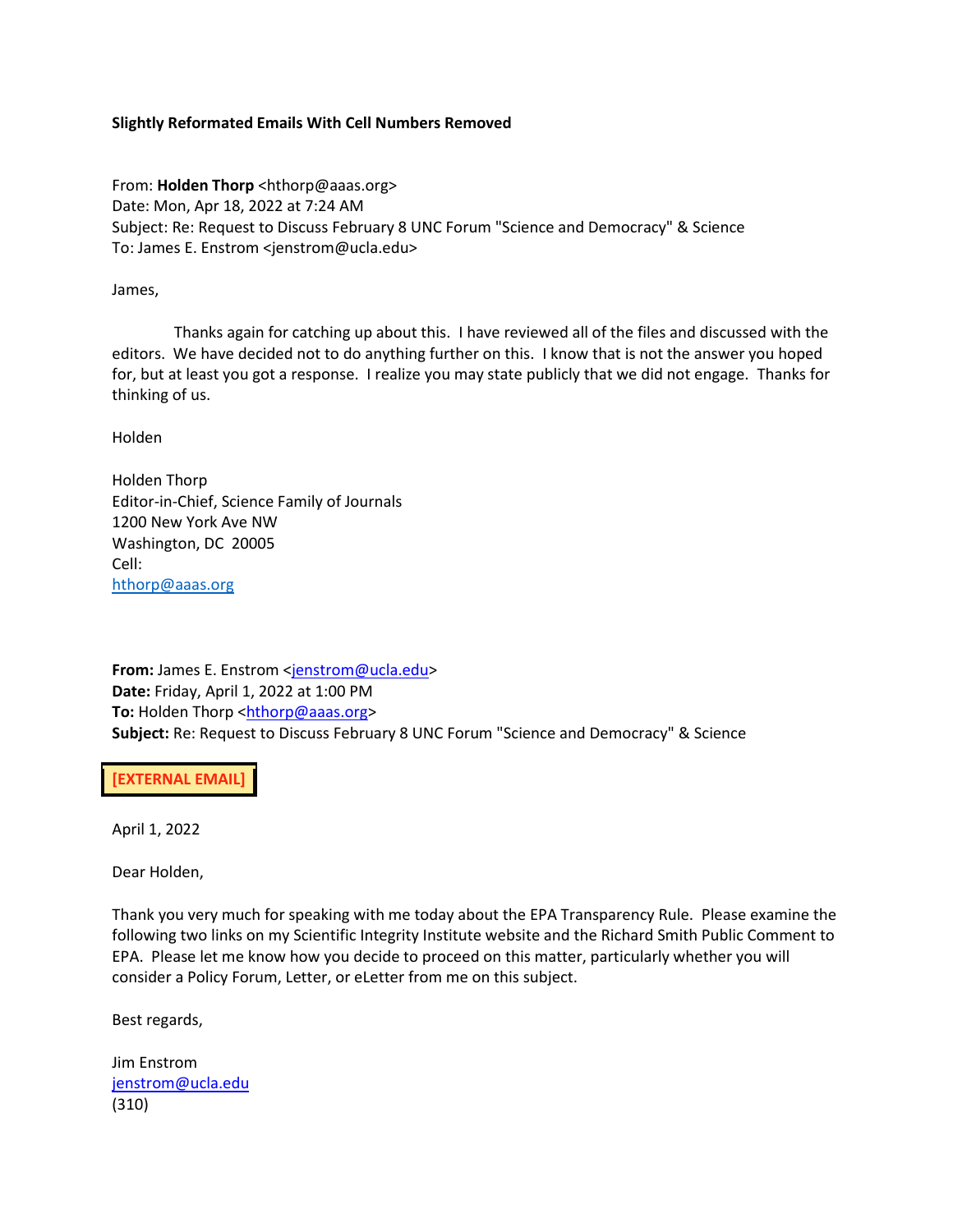March 27, 2020 Enstrom Science Policy Forum Manuscript "The EPA Transparency Rule is Scientifically Justified and Necessary", which was immediately rejected by Brad Wible: [\(http://www.scientificintegrityinstitute.org/EPATransJEE041720.pdf\)](https://nam12.safelinks.protection.outlook.com/?url=http%3A%2F%2Fscientificintegrityinstitute.org%2FEPATransJEE041720.pdf&data=04%7C01%7Chthorp%40aaas.org%7C0d36bcf5316544980c1908da14012567%7C2eebd8ff9ed140f0a15638e5dfb3bc56%7C0%7C0%7C637844292414035187%7CUnknown%7CTWFpbGZsb3d8eyJWIjoiMC4wLjAwMDAiLCJQIjoiV2luMzIiLCJBTiI6Ik1haWwiLCJXVCI6Mn0%3D%7C3000&sdata=umROyccrEeO6CH%2F%2Fh5HG4LGKJziPfXKgyrY7LXZWbC4%3D&reserved=0)

December 10, 2021 36-page Enstrom Comment to EPA CASAC PM Panel on PM2.5 NAAQS, including UNC Professor Richard Smith's November 17, 2021 Public Comment on pages 22-25: [\(http://www.scientificintegrityinstitute.org/PMPanel121021.pdf\)](https://nam12.safelinks.protection.outlook.com/?url=http%3A%2F%2Fscientificintegrityinstitute.org%2FPMPanel121021.pdf&data=04%7C01%7Chthorp%40aaas.org%7C0d36bcf5316544980c1908da14012567%7C2eebd8ff9ed140f0a15638e5dfb3bc56%7C0%7C0%7C637844292414035187%7CUnknown%7CTWFpbGZsb3d8eyJWIjoiMC4wLjAwMDAiLCJQIjoiV2luMzIiLCJBTiI6Ik1haWwiLCJXVCI6Mn0%3D%7C3000&sdata=ZE%2Fi3ZzQzU2icPT8P6scrszSuVEVODZyDS%2FZfMsLxlg%3D&reserved=0)

November 17, 2021 29-page Richard Smith Public Comment on PM2.5 NAAQS and Full Unpublished Manuscript on PM2.5 Deaths: [\(https://casac.epa.gov/ords/sab/f?p=105:19:15763176931927:::RP,19:P19\\_ID:962\)](https://casac.epa.gov/ords/sab/f?p=105:19:15763176931927:::RP,19:P19_ID:962) or

[\(https://casac.epa.gov/ords/sab/apex\\_util.get\\_blob?s=10004505678157&a=105&c=7666875007252584](https://nam12.safelinks.protection.outlook.com/?url=https%3A%2F%2Fcasac.epa.gov%2Fords%2Fsab%2Fapex_util.get_blob%3Fs%3D10004505678157%26a%3D105%26c%3D7666875007252584%26p%3D19%26k1%3D5853%26k2%3D%26ck%3Du1N01nI6P-tYhVGR2_XKHJD54iPDaELf7GnCJaolkVJmsaqw_X6LawinH9Pvj7pdfyB4llBPT7qr-IIzE3iAwQ%26rt%3DIR&data=04%7C01%7Chthorp%40aaas.org%7C0d36bcf5316544980c1908da14012567%7C2eebd8ff9ed140f0a15638e5dfb3bc56%7C0%7C0%7C637844292414035187%7CUnknown%7CTWFpbGZsb3d8eyJWIjoiMC4wLjAwMDAiLCJQIjoiV2luMzIiLCJBTiI6Ik1haWwiLCJXVCI6Mn0%3D%7C3000&sdata=tLGg7XfzEUbUcTfZle7lIPYynkEaekEf6khl2kt7%2FN0%3D&reserved=0) [&p=19&k1=5853&k2=&ck=u1N01nI6P-](https://nam12.safelinks.protection.outlook.com/?url=https%3A%2F%2Fcasac.epa.gov%2Fords%2Fsab%2Fapex_util.get_blob%3Fs%3D10004505678157%26a%3D105%26c%3D7666875007252584%26p%3D19%26k1%3D5853%26k2%3D%26ck%3Du1N01nI6P-tYhVGR2_XKHJD54iPDaELf7GnCJaolkVJmsaqw_X6LawinH9Pvj7pdfyB4llBPT7qr-IIzE3iAwQ%26rt%3DIR&data=04%7C01%7Chthorp%40aaas.org%7C0d36bcf5316544980c1908da14012567%7C2eebd8ff9ed140f0a15638e5dfb3bc56%7C0%7C0%7C637844292414035187%7CUnknown%7CTWFpbGZsb3d8eyJWIjoiMC4wLjAwMDAiLCJQIjoiV2luMzIiLCJBTiI6Ik1haWwiLCJXVCI6Mn0%3D%7C3000&sdata=tLGg7XfzEUbUcTfZle7lIPYynkEaekEf6khl2kt7%2FN0%3D&reserved=0)

[tYhVGR2\\_XKHJD54iPDaELf7GnCJaolkVJmsaqw\\_X6LawinH9Pvj7pdfyB4llBPT7qr-IIzE3iAwQ&rt=IR\)](https://nam12.safelinks.protection.outlook.com/?url=https%3A%2F%2Fcasac.epa.gov%2Fords%2Fsab%2Fapex_util.get_blob%3Fs%3D10004505678157%26a%3D105%26c%3D7666875007252584%26p%3D19%26k1%3D5853%26k2%3D%26ck%3Du1N01nI6P-tYhVGR2_XKHJD54iPDaELf7GnCJaolkVJmsaqw_X6LawinH9Pvj7pdfyB4llBPT7qr-IIzE3iAwQ%26rt%3DIR&data=04%7C01%7Chthorp%40aaas.org%7C0d36bcf5316544980c1908da14012567%7C2eebd8ff9ed140f0a15638e5dfb3bc56%7C0%7C0%7C637844292414035187%7CUnknown%7CTWFpbGZsb3d8eyJWIjoiMC4wLjAwMDAiLCJQIjoiV2luMzIiLCJBTiI6Ik1haWwiLCJXVCI6Mn0%3D%7C3000&sdata=tLGg7XfzEUbUcTfZle7lIPYynkEaekEf6khl2kt7%2FN0%3D&reserved=0)

On Tue, Mar 29, 2022 at 5:30 AM Holden Thorp [<hthorp@aaas.org>](mailto:hthorp@aaas.org) wrote:

Talk to you then.

Holden

Holden Thorp Editor-in-Chief, Science Family of Journals 1200 New York Ave NW Washington, DC 20005 Cell: [hthorp@aaas.org](mailto:hthorp@aaas.org)

**From:** James E. Enstrom <*jenstrom@ucla.edu>* **Date:** Monday, March 28, 2022 at 5:43 PM **To: Holden Thorp [<hthorp@aaas.org>](mailto:hthorp@aaas.org) Subject:** Re: Request to Discuss February 8 UNC Forum "Science and Democracy" & Science

**[EXTERNAL EMAIL]** 

Dear Holden,

Thank you very much for your positive response. Please call my cell on Friday at 12 Noon ET (9 AM PT).

James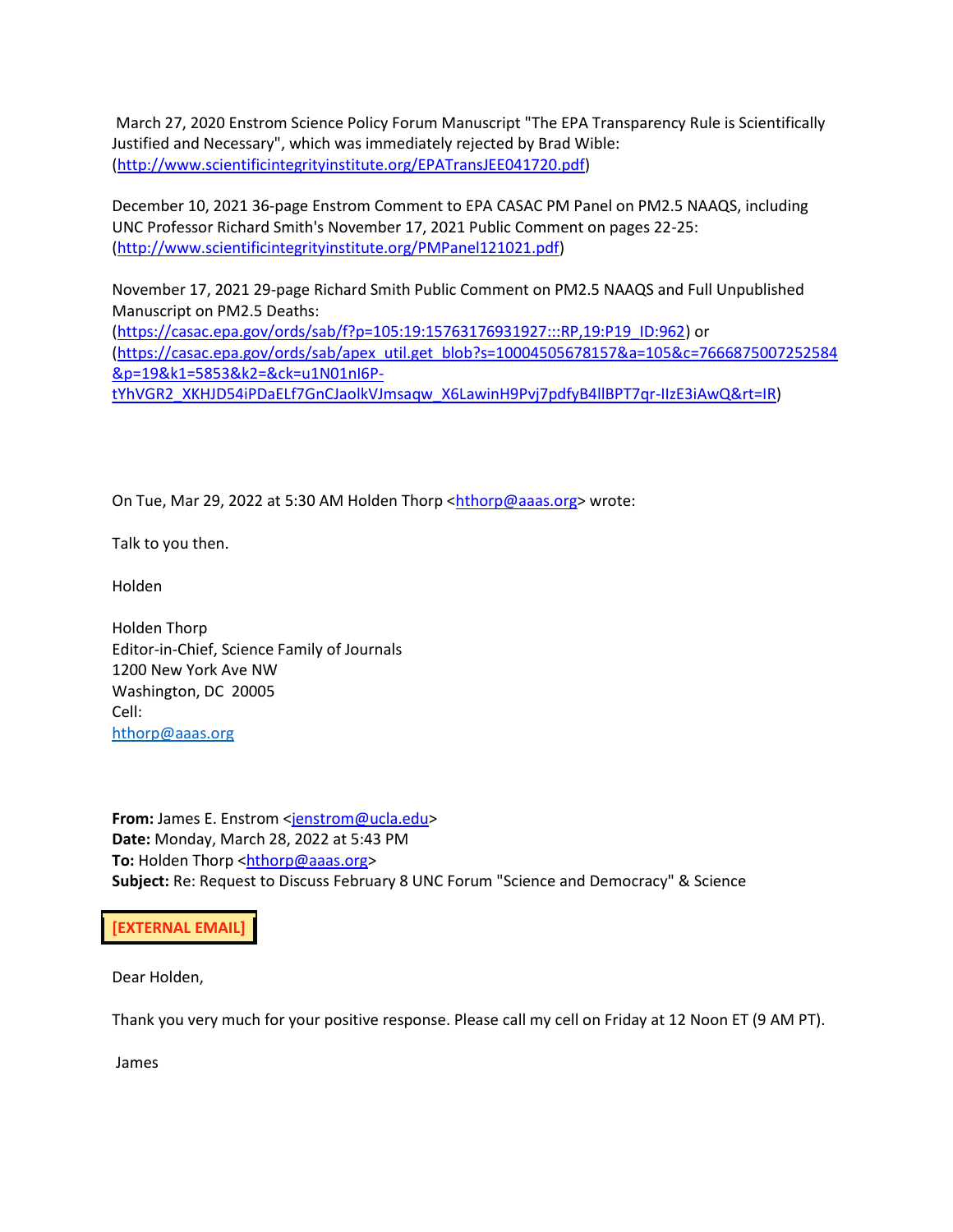On Mon, Mar 28, 2022 at 1:43 PM Holden Thorp [<hthorp@aaas.org>](mailto:hthorp@aaas.org) wrote:

James,

Sure. How's Friday afternoon, say noon or 1 my time?

Holden

Holden Thorp Editor-in-Chief, Science Family of Journals 1200 New York Ave NW Washington, DC 20005 Cell: [hthorp@aaas.org](mailto:hthorp@aaas.org)

**From:** James E. Enstrom [<jenstrom@ucla.edu>](mailto:jenstrom@ucla.edu) **Date:** Monday, March 28, 2022 at 3:55 PM **To: Holden Thorp [<hthorp@aaas.org>](mailto:hthorp@aaas.org) Subject:** Request to Discuss February 8 UNC Forum "Science and Democracy" & Science

**[EXTERNAL EMAIL]** 

March 28, 2022

H. Holden Thorp, PhD Editor-in-Chief, *Science* [hthorp@aaas.org](mailto:hthorp@aaas.org)

Dear Dr. Thorp,

I have been an AAAS member since 1976. I want to discuss certain aspects of the February 8 UNC Program for Public Discourse "Science and Democracy" featuring Drs. Clemens, Thorp, and Maroja: [https://cpb-us-w2.wpmucdn.com/blogs.baylor.edu/dist/1/10923/files/2022/01/Science-and-](https://nam12.safelinks.protection.outlook.com/?url=https%3A%2F%2Fcpb-us-w2.wpmucdn.com%2Fblogs.baylor.edu%2Fdist%2F1%2F10923%2Ffiles%2F2022%2F01%2FScience-and-Democracy-1.pdf&data=04%7C01%7Chthorp%40aaas.org%7C0d36bcf5316544980c1908da14012567%7C2eebd8ff9ed140f0a15638e5dfb3bc56%7C0%7C0%7C637844292414191418%7CUnknown%7CTWFpbGZsb3d8eyJWIjoiMC4wLjAwMDAiLCJQIjoiV2luMzIiLCJBTiI6Ik1haWwiLCJXVCI6Mn0%3D%7C3000&sdata=y%2Bm5Jk1oCXR51WXRUSNVmJ%2FjvRBkktK0TKHpwiNc0k8%3D&reserved=0)[Democracy-1.pdf.](https://nam12.safelinks.protection.outlook.com/?url=https%3A%2F%2Fcpb-us-w2.wpmucdn.com%2Fblogs.baylor.edu%2Fdist%2F1%2F10923%2Ffiles%2F2022%2F01%2FScience-and-Democracy-1.pdf&data=04%7C01%7Chthorp%40aaas.org%7C0d36bcf5316544980c1908da14012567%7C2eebd8ff9ed140f0a15638e5dfb3bc56%7C0%7C0%7C637844292414191418%7CUnknown%7CTWFpbGZsb3d8eyJWIjoiMC4wLjAwMDAiLCJQIjoiV2luMzIiLCJBTiI6Ik1haWwiLCJXVCI6Mn0%3D%7C3000&sdata=y%2Bm5Jk1oCXR51WXRUSNVmJ%2FjvRBkktK0TKHpwiNc0k8%3D&reserved=0) This Program can be viewed here: [https://www.youtube.com/watch?v=Rlsr\\_VmsZq8](https://nam12.safelinks.protection.outlook.com/?url=https%3A%2F%2Fwww.youtube.com%2Fwatch%3Fv%3DRlsr_VmsZq8&data=04%7C01%7Chthorp%40aaas.org%7C0d36bcf5316544980c1908da14012567%7C2eebd8ff9ed140f0a15638e5dfb3bc56%7C0%7C0%7C637844292414191418%7CUnknown%7CTWFpbGZsb3d8eyJWIjoiMC4wLjAwMDAiLCJQIjoiV2luMzIiLCJBTiI6Ik1haWwiLCJXVCI6Mn0%3D%7C3000&sdata=b9sDfgFRzAXCfhIoZyt0Vn4me%2BrxnPIVF58p%2Bo2ubsc%3D&reserved=0) . Also, I want to discuss how Science magazine is not following the Scientific Method, particularly regarding Transparency and Reproducibility. Based on your February 28, 2020 email message below, which I just found, and your response to me today, please propose a convenient time(s) when you can speak with me.

Thank you very much for your time and consideration.

Best regards,